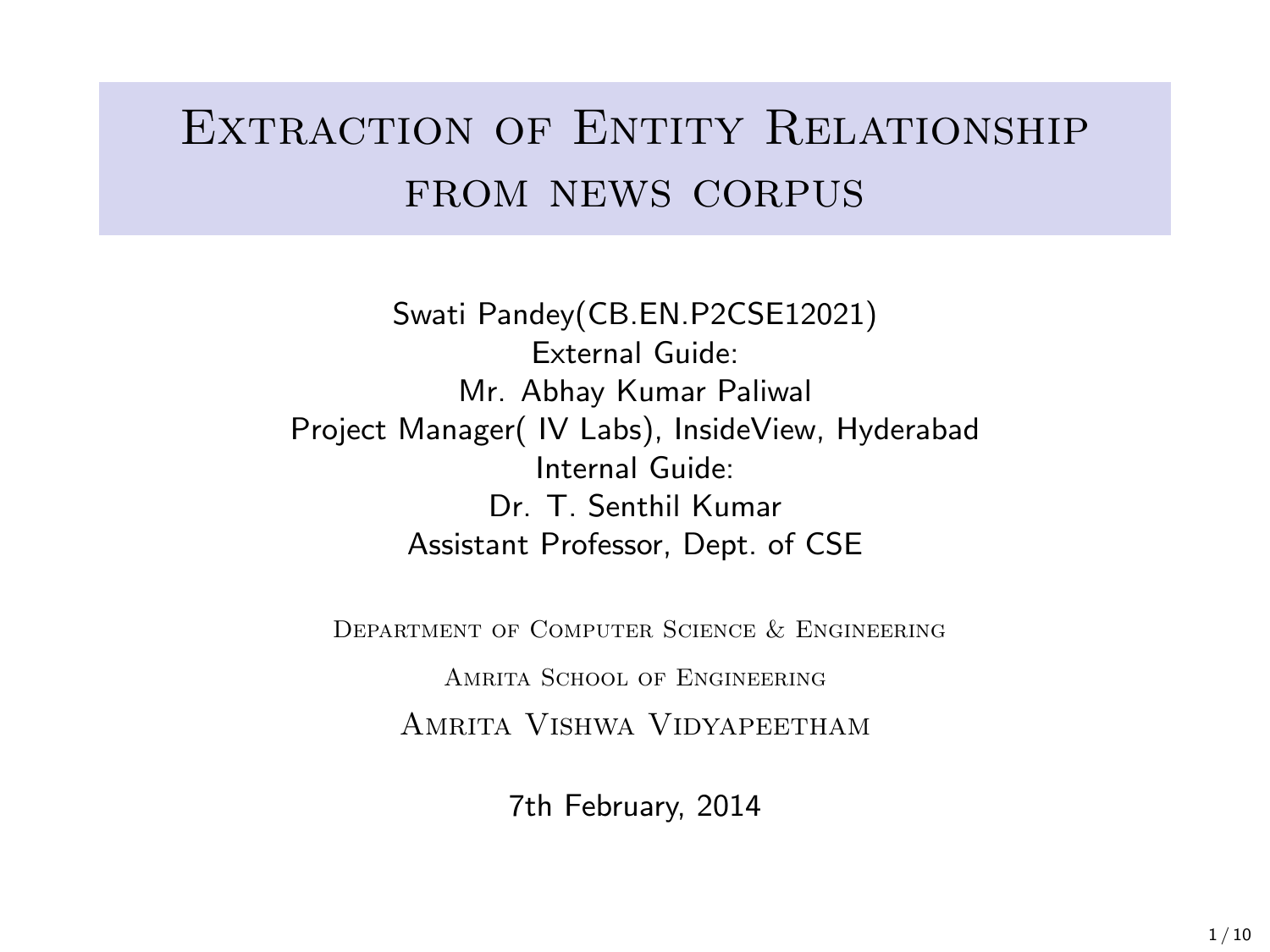[Problem Definition](#page-2-0)

[Problem Description](#page-3-0)

[Work Done so far](#page-4-0)

[Company Clustering](#page-4-0) [News Pairing](#page-4-0)

[Complete System design](#page-7-0)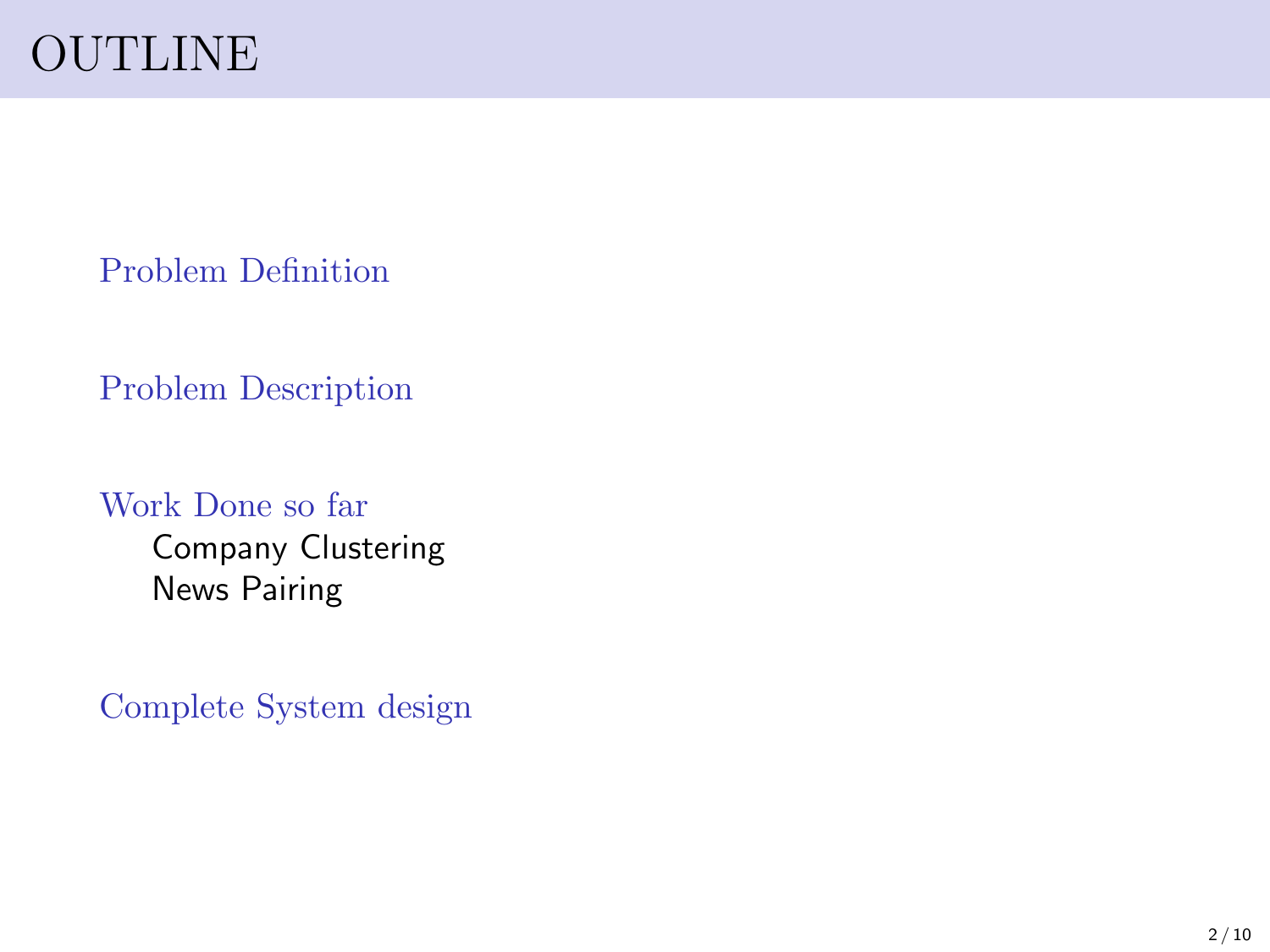<span id="page-2-0"></span>Extraction of Entity Relationship from news corpus.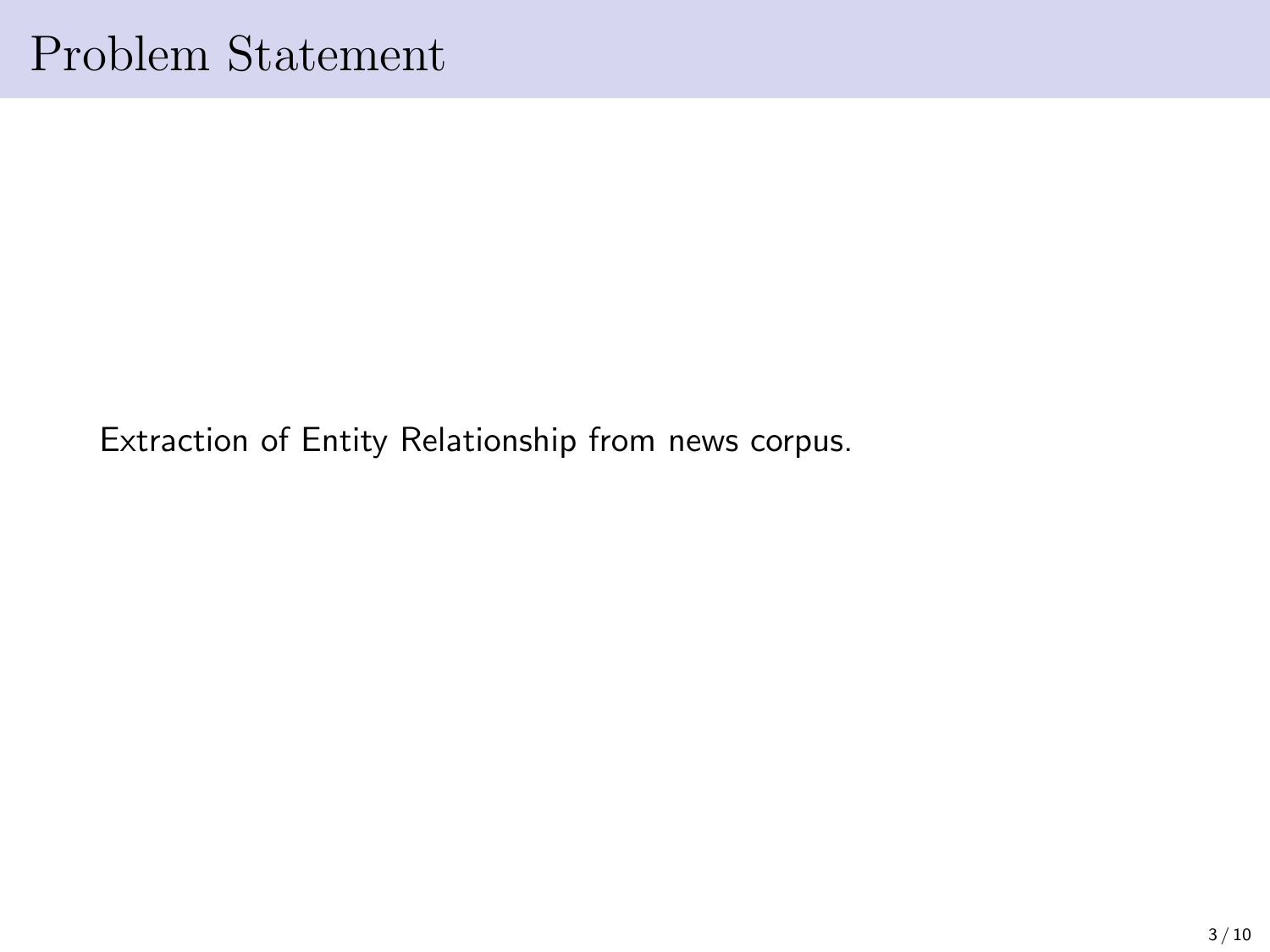### <span id="page-3-0"></span>Problem Description

- InsideView gets News articles from News Providers like MoreOver.
- Company News Pairing
	- Company News has been extracted from news xml file.(by appling filter)
	- News which belongs to a particular company is paired.
- **•** entity-Relationship Extraction
	- For getting entity relationship, Extract Name of the executives and their useful information (Designation, College from where they completed their degree etc), Company names.
	- With the help of these information form 1-degree, 2-degree connections.
	- These connections are changed according to environment.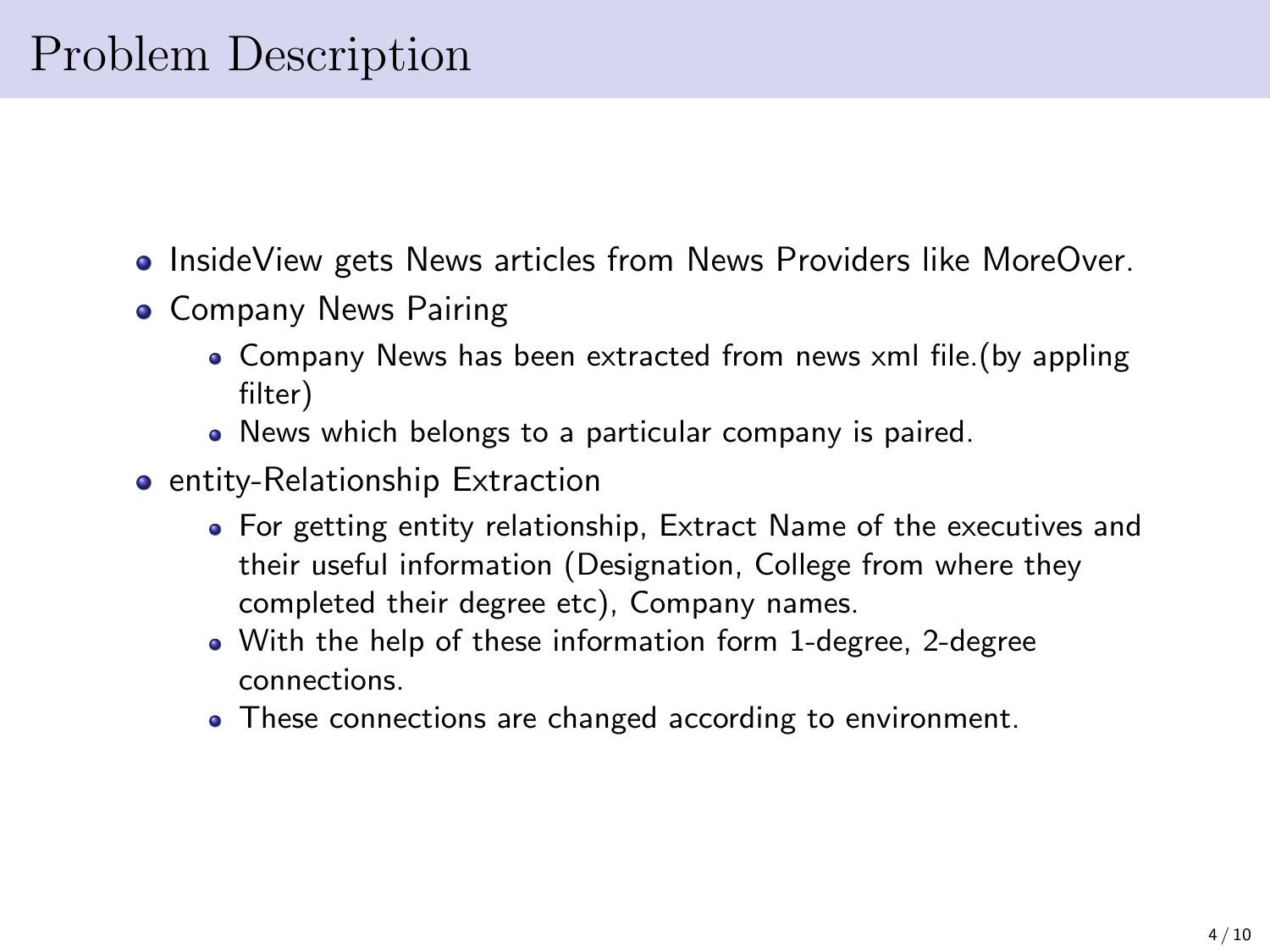### <span id="page-4-0"></span>Work Done so far on Major Project

- **Company Clustering**
- **Company news Pairing**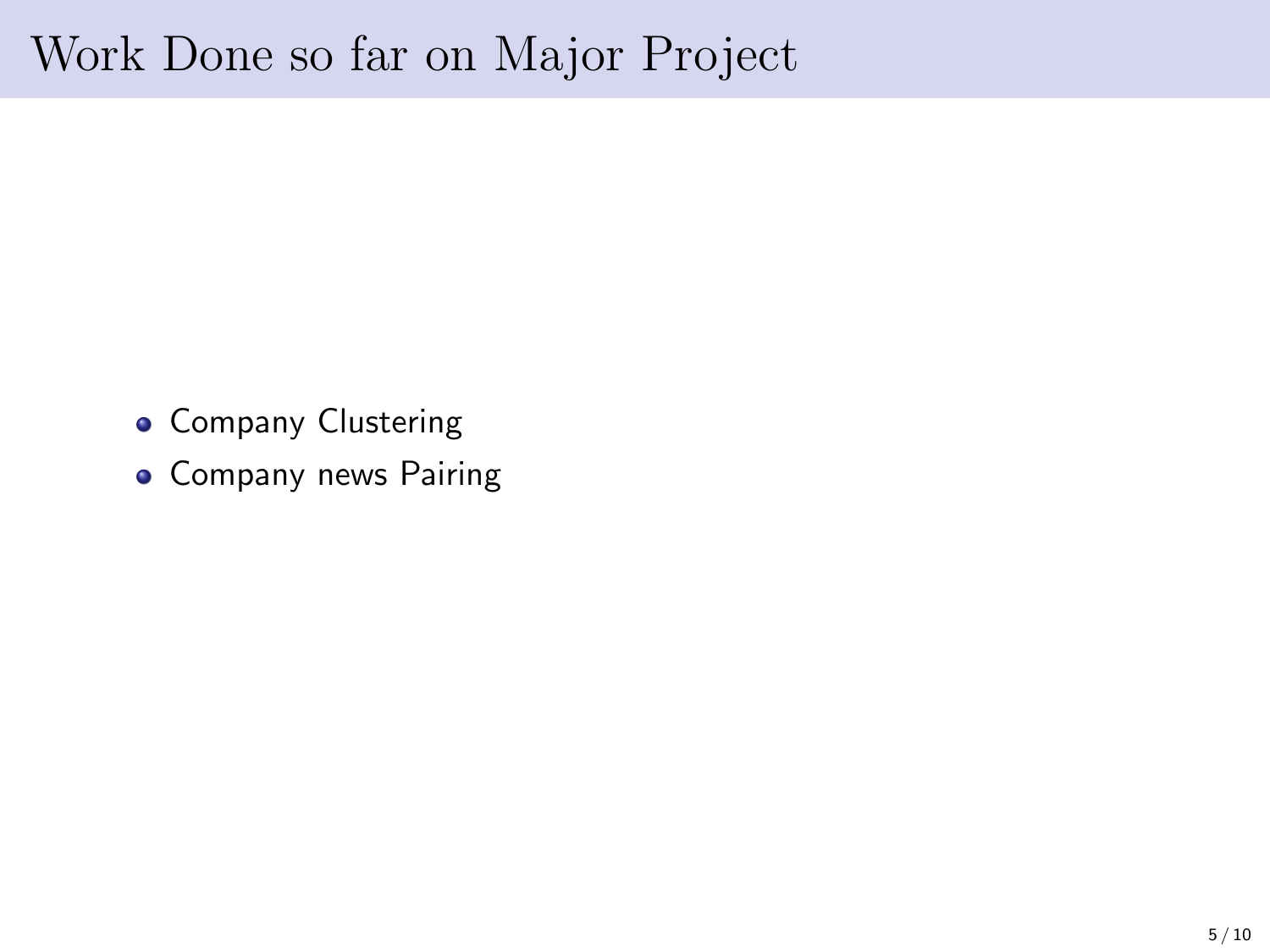# Company Clustering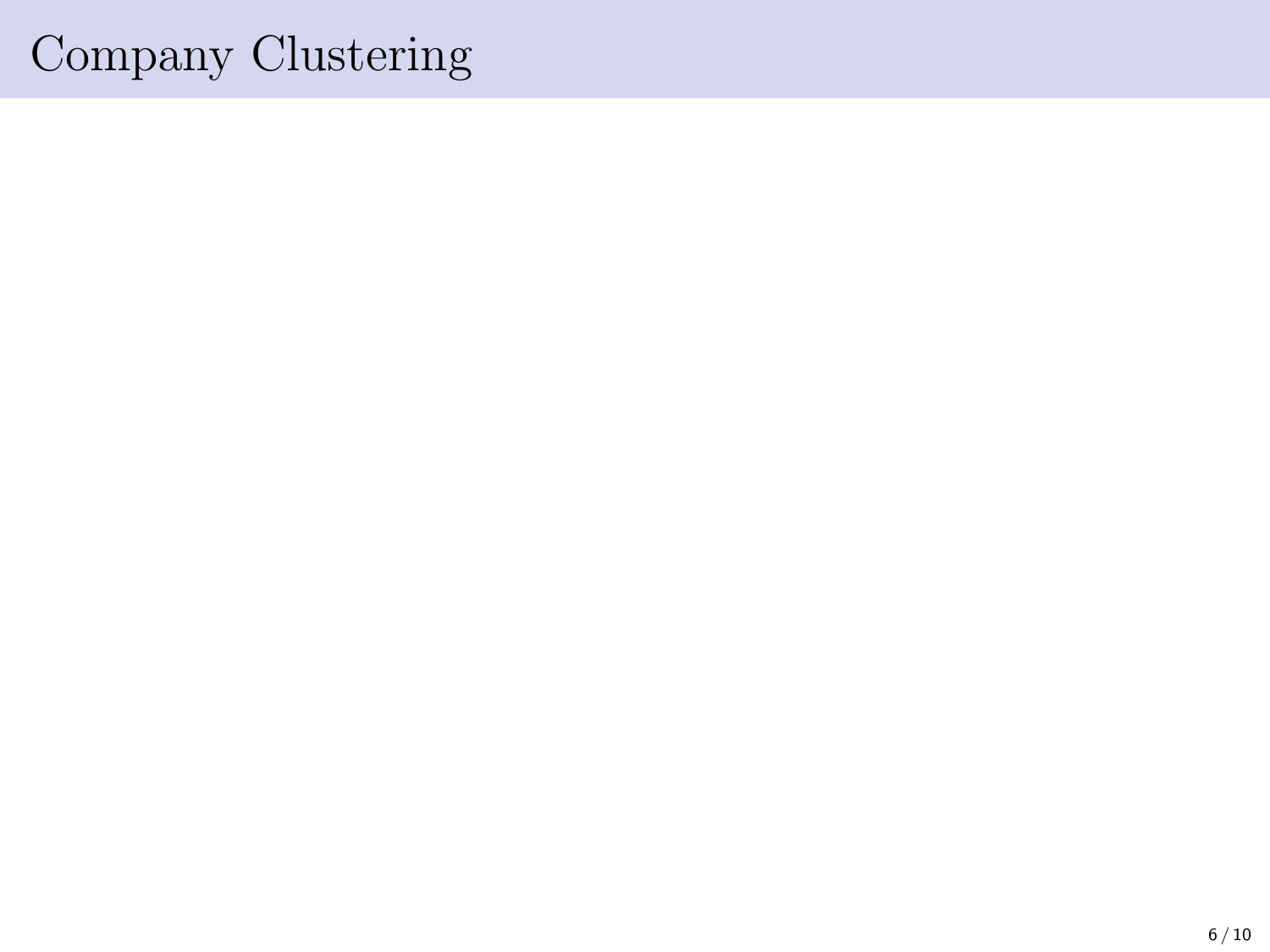### Company News Pairing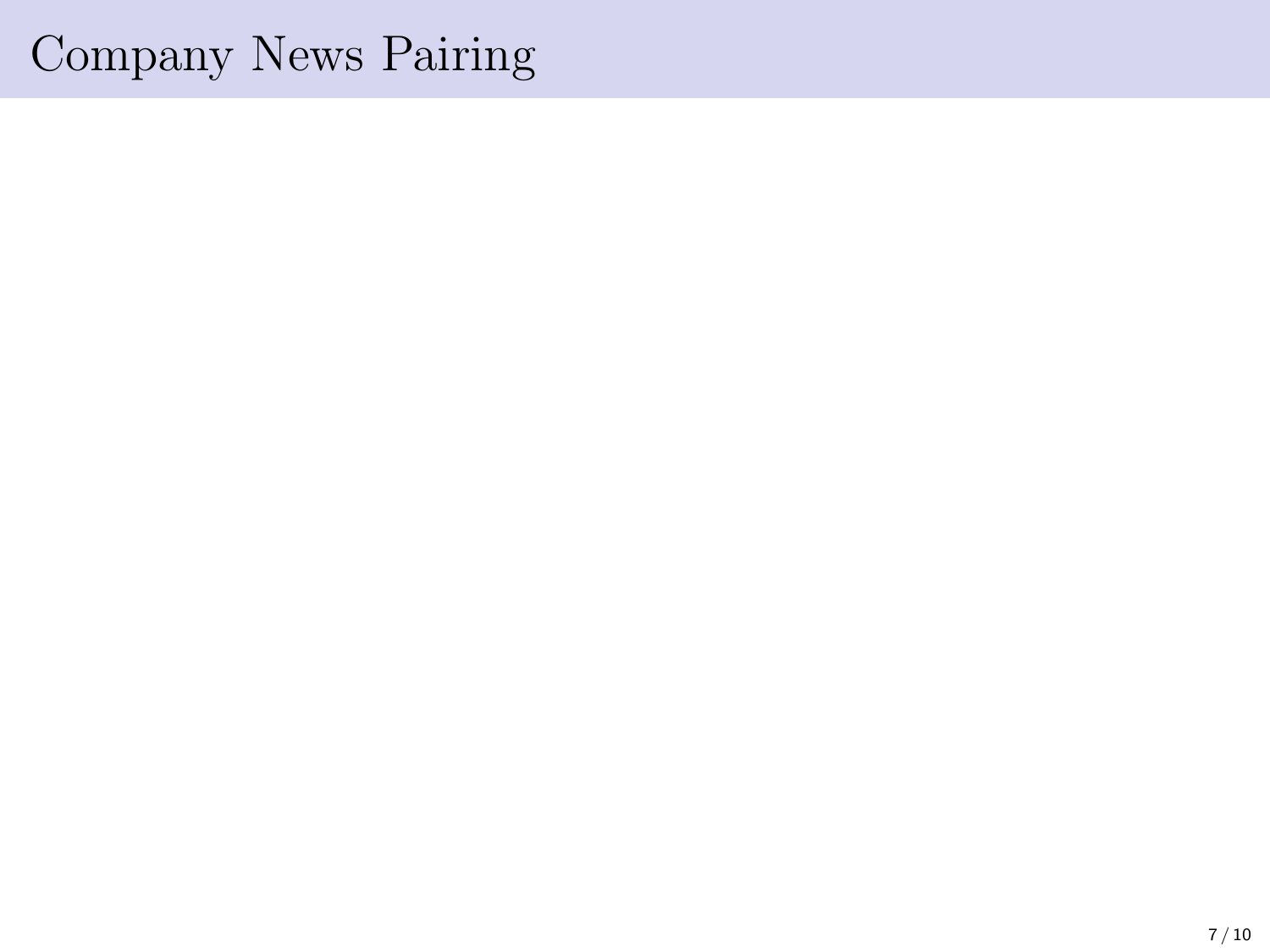# <span id="page-7-0"></span>System Design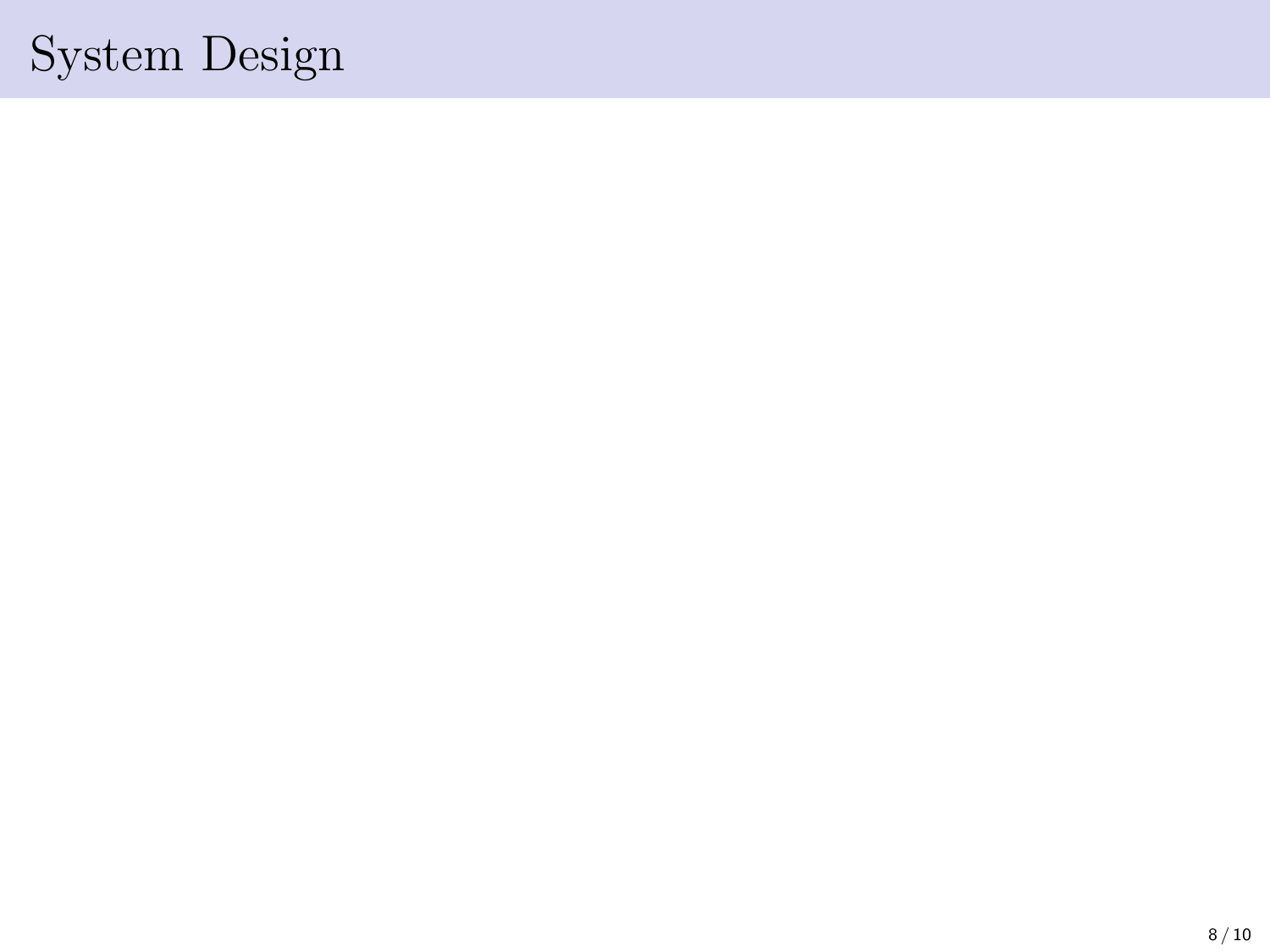- [1] Anis Das Sharma, Alpa Jain, Kong Yu, " Dynamic Relationship and Event Discvery".
- [2] Nguyen Bach and Sameer Badaskar, Presentation on "Survey on Relation Extraction".
- [3] Sunita Sarawagi, "Surv"